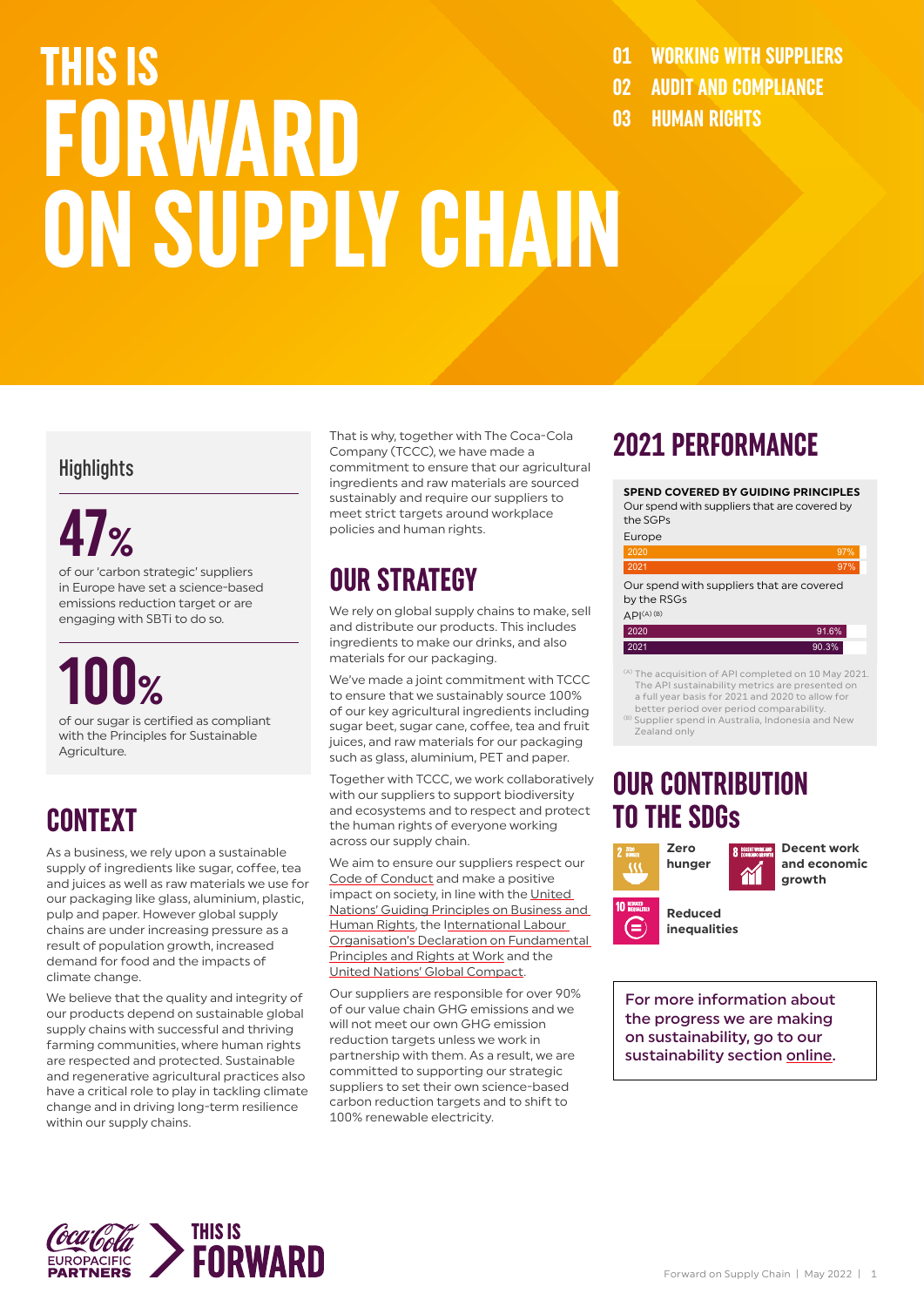# **O1 WORKING WITH**

#### What are your main agricultural ingredients and raw materials?

Together with TCCC, we have identified 13 priority agriculture-based ingredients and bio-based packaging materials: cane sugar, beet sugar, high-fructose corn syrup, stevia, orange, lemon, apple, grape, mango, coffee, tea, soy, pulp and paper.

We manage the purchase of these key ingredients together with TCCC and other Coca-Cola bottlers. As a result, we address many of the issues that we face in our supply chain as a joint Coca-Cola system. As CCEP, we track purchases of sugar, pulp and paper directly.

#### Who are your suppliers?

We source products from over 20,500 suppliers, and spent approximately €6.29 billion with them in 2021. Our procurement team covers commodities and services such as ingredients (with the exclusion of concentrate and juices purchased from TCCC and other franchisors), packaging, energy, capital equipment, building and facilities, fleet and logistics, sales and marketing, IT, telecoms, general administration and professional services.

#### What sustainability standards do you expect your suppliers to adhere to?

While we currently operate different regional principles to measure supplier compliance on sustainability and track progress, we are aligning our activities in Europe and API to create a single responsible sourcing programme, which we will launch in 2022.

We require all our suppliers to comply with our standards, including those which supply ingredients for non-TCCC brands that we produce and distribute, such as Capri-Sun and Monster.

In Europe, we follow TCCC's [Supplier](https://www.cocacolaep.com/assets/Sustainability/Documents/270be2a7f3/Supplier-Guiding-Principles-SGPs-v2.pdf)  [Guiding Principles](https://www.cocacolaep.com/assets/Sustainability/Documents/270be2a7f3/Supplier-Guiding-Principles-SGPs-v2.pdf) (SGPs) and [Principles for](https://www.cocacolaep.com/assets/Sustainability/Documents/ce3f791ffe/Principles_for_Sustainable-_Agriculture_PSA.pdf)  [Sustainable Agriculture](https://www.cocacolaep.com/assets/Sustainability/Documents/ce3f791ffe/Principles_for_Sustainable-_Agriculture_PSA.pdf) (PSA). In API, we track compliance on sustainability through our Responsible Sourcing Guidelines (RSGs) as well as through our SGPs and PSA.

The SGPs set out the minimum requirements we expect of all our suppliers in areas such as workplace policies and practices, health and safety, environmental protection, business integrity and human rights.

The PSA apply to agricultural ingredients and raw material suppliers and cover human and workplace rights, environmental protection and sustainable farm management. They also include specific forest and biodiversity conservation practices, such as no conversion of forests for new agricultural production, protection of endangered species, and, where possible, restoration of ecosystem services that our suppliers of agricultural ingredients and bio-based packaging materials are expected to implement.

Our RSGs cover supplier performance related to business ethics, human and workplace rights, the environment, and also provide guidelines related to local community support.

We work with suppliers to build SGPs into all new contracts and into multi-year contracts as they renew. The SGPs also form part of the standard conditions which are attached to our purchase order process.



with suppliers based in our countries of operation in Europe and API.



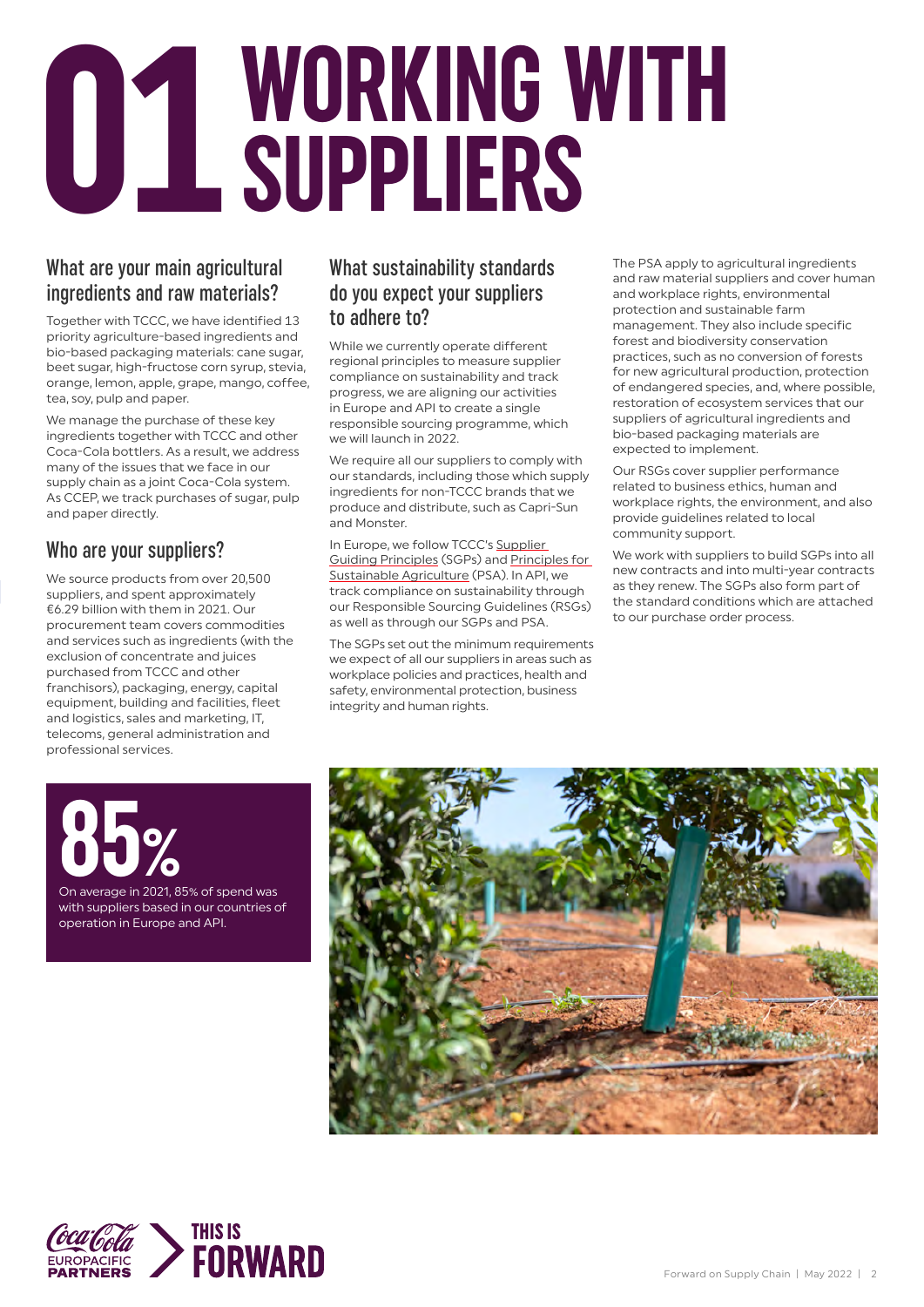

#### How do you identify your suppliers?

#### **Critical suppliers**

We define critical suppliers as those which have the potential to directly impact our production (those who could potentially disrupt production if supply should fail, for example, high-volume suppliers), or which provide a unique product. component or service we depend on, or cannot be substituted. Therefore, even some relatively small suppliers could be deemed to be "critical".

#### **Strategic suppliers**

Our supplier engagement on sustainability extends to approximately 400 strategic suppliers, which represent 80% of our addressable spend (i.e. spend which is directly managed and influenced by our Procurement teams).

#### **Carbon-strategic suppliers**

200 of these suppliers account for almost 80% of our Scope 3 GHG emissions. This group of 'carbon-strategic' suppliers are critical to us achieving our 2030 climate ambitions. These include 121 suppliers of goods and services in Europe and 79 suppliers in API.

#### How do you assess supplier risk?

We assess supplier risk at the initial sourcing phase. This assessment is based on criteria such as financial value, efficiency, innovation and risk. For our critical suppliers, we carry out detailed evaluations including financial assessments, annual supply risk analysis, and also hold regular meetings to discuss key issues such as performance, innovation and sustainability.

We follow the 7-step sourcing principles, which take suppliers through a thorough selection process, with a Request for Information (RFI) being issued before creating a supplier shortlist. In addition to commercial and technical information, the RFI also requests information about the potential supplier's sustainability strategy, compliance with the SGPs and PSA, and specific sustainability criteria related to their product or service category. We also request a Credit Safe Report to validate the financial stability of each supplier.

In 2020, we extended our partnership with EcoVadis to include a new predictive intelligence tool, EcoVadis IQ. By using smart automation and analytics, EcoVadis IQ has helped us to profile and map our

entire supply base for ethical, social and environmental risk and provides predictive intelligence to help us to understand sustainability risks by country and industry.

In 2021, we started to use data gathered through EcoVadis IQ to proactively manage sustainability risks. In partnership with Resilinc, a supply chain risk management software company, we successfully piloted an artificial intelligence tool which helps us to proactively identify potential risks across our entire supply chain that could impact our business. We plan to roll out this tool across our territories in 2022.

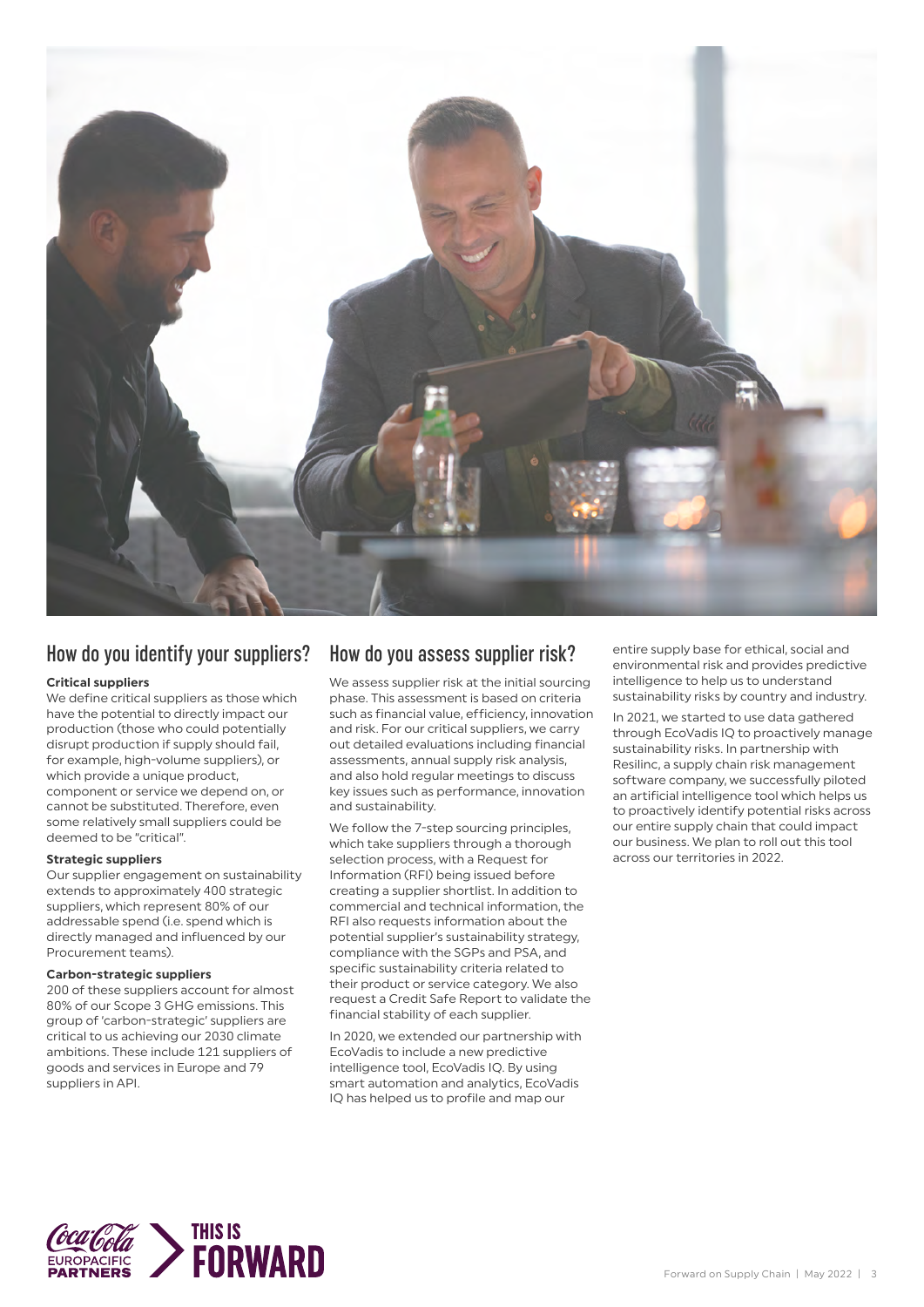#### How do you assess the sustainability performance of your suppliers?

The sustainability performance of our suppliers is rated by EcoVadis, an independent sustainability ratings provider. Ecovadis evaluates our suppliers performance across four main themes environment, labour and human rights, ethics and sustainable procurement.

Our procurement teams build long-term working relationships with suppliers to ensure we can identify opportunities to work together towards common objectives. We use supplier scorecards to assess sustainability performance and manage risks. We make sure that everyone working across our procurement teams understands our expectations of suppliers, knows how to evaluate a supplier and is familiar with sustainability issues related to specific commodities.

Suppliers that have a low score are asked to develop an action plan and improve their performance. If suppliers do not improve their performance within a set timeframe, they may not be used in the future.

## **59**<br>In Europe, we are aiming for all of our

suppliers to achieve an EcoVadis score of at least 65 by 2025. In 2021, our suppliers in Europe had an average overall score of 59 out of 100.



In 2021, CCEP was awarded platinum status by EcoVadis, with a total<br>score of 81 out of 100. This places CCEP in the top 1% of companies in our sector.

#### How do you work with suppliers to manage environmental issues?

A quarter of the annual EcoVadis performance assessment is focused on environmental performance and carbon reduction. Over 90% of our value chain greenhouse gas (GHG) emissions come from our supply chain and we are collaborating with our suppliers to help them reduce their own emissions.

In Europe, we have asked our suppliers to take action on three key areas by 2023:

- set SBTi validated GHG emissions reduction targets
- commit to using 100% renewable electricity across their own operations
- share their carbon footprint data with CCEP

By the end of 2021, nearly half (47%) of our 'carbon strategic' suppliers in Europe had either already set a science-based emissions reduction target or were engaging with SBTi to do so. We expect this to rise to 80% by the end of 2022.

In early 2022, we organised a dedicated webinar for our suppliers in Europe to help them navigate a path towards 100% renewable electricity. Around 200 suppliers in Europe attended the event. Later in 2022, we plan to roll out the same webinar for our suppliers in API.

Packaging accounts for 43% of our total value chain GHG emissions in Europe. We work closely with our packaging suppliers to reduce their GHG emissions and our value chain carbon footprint including through increasing recycled content and packaging design innovation for example lightweighting. Read more about our packaging strategy in our [Forward on](https://www.cocacolaep.com/sustainability/download-centre/)  [Packaging factsheet.](https://www.cocacolaep.com/sustainability/download-centre/)

Carbon management is also included as a core part of the SGP supplier audits, and our PSA. We also work with our third-party logistics suppliers, suppliers of cold drink equipment and suppliers of manufacturing equipment to help reduce GHG emissions. Read more about our strategy in our [Forward on Climate factsheet](https://www.cocacolaep.com/sustainability/download-centre/).

Together with TCCC we are supporting suppliers to participate in a Supplier Leadership on Climate Transition programme (SLoCT), run by external consultancy, Guidehouse. 16 of our major suppliers in Europe have been invited to join the programme which offers suppliers knowledge and online tools to help them to understand the importance of reducing GHG emissions and set their own science-based emission reduction targets.

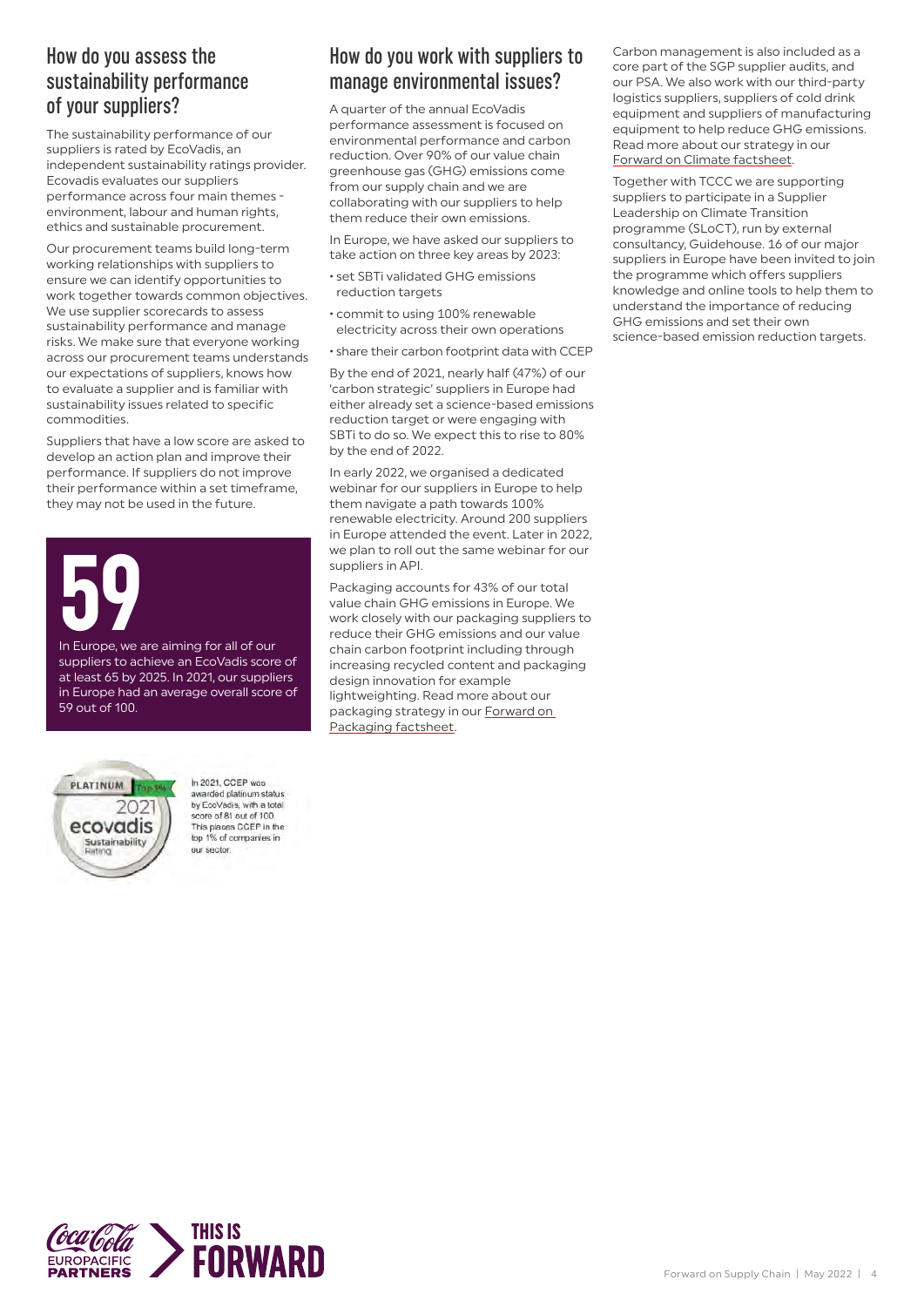# **AUDIT AND 02 COMPLIANCE**

#### How do you monitor and audit supplier compliance with your SGPs and RSGs?

We expect our suppliers to develop and implement appropriate internal business processes to ensure that they fully comply with our SGPs and RSGs. Together with TCCC, we routinely verify and assess suppliers' compliance by using independent third parties. As part of the Coca-Cola system, we rely on independent audits commissioned by TCCC to monitor supplier compliance with our SGPs and RSGs. This includes juices and concentrates purchased from TCCC.

The audits include checks to ensure suppliers are not using child labour, forced labour or any form of modern slavery. To date, the audits have covered over 99% of our suppliers of ingredients and primary packaging. These audits generally include confidential interviews with employees and on-site contract workers. TCCC guidelines

require auditors to select employees from different production lines and duties within the facility, including those of different genders, ethnic or religious backgrounds, employees who are pregnant, union representatives if available, and contingent workers. For more information on the audit guidelines of TCCC, please see their [Human](https://www.coca-colacompany.com/content/dam/journey/us/en/policies/pdf/human-workplace-rights/human-rights-principles/human-rights-overview-2022.pdf)  [Rights Report.](https://www.coca-colacompany.com/content/dam/journey/us/en/policies/pdf/human-workplace-rights/human-rights-principles/human-rights-overview-2022.pdf)

TCCC is a member of AIM-PROGRESS, a forum of leading Fast Moving Consumer Goods (FMCG) manufacturers and common suppliers. AIM-PROGRESS aims to promote responsible sourcing practices and sustainable supply chains and works to harmonise supplier audits as a way of reducing duplication and cost for suppliers. The SGPs have been benchmarked against other members' protocols and are recognised by AIM-PROGRESS members through a mutual recognition framework.

If a supplier fails to uphold any aspect of the SGP or RSG requirements, the supplier is expected to implement corrective actions. TCCC reserves the right to conduct



unannounced audits at their discretion and to terminate an agreement with any supplier that cannot demonstrate that it is upholding the SGP requirements.

#### How do you track compliance with your PSA in general?

PSA compliance is verified through adherence to a limited set of third-party sustainable agriculture standards approved by TCCC. The PSAs are aligned with leading third-party sustainable farming standards and assurance schemes, such as the Farm Sustainability Assessment of the [Sustainable Agriculture Initiative Platform](https://saiplatform.org/) (SAI-FSA), [Bonsucro](https://bonsucro.com/) and [Rainforest Alliance.](https://www.rainforest-alliance.org/) These voluntary standards define a set of practices or criteria for how a crop should be sustainably grown, underpinned by a robust and transparent implementation and assurance system. As a result, we apply the PSA with our suppliers through preferred external third-party standards and encourage our suppliers to use one of these standards to maximise value and reduce cost for suppliers and farmers.

#### Audit and compliance – beet sugar & cane sugar

Over 94.3% of the sugar we use in Europe comes from sugar beet grown in Denmark, France, GB, Germany, the Netherlands, Poland and Spain. The remaining 5.7% comes from cane sugar grown in Brazil, central America, Nicaragua and Swaziland.

In partnership with TCCC, we offer several routes for beet sugar suppliers to comply with the PSA and meet third-party standards.

There are several third-party standards under which a cane sugar supplier can be certified as meeting our PSA, including [Bonsucro](https://bonsucro.com/chain-custody-standard/), [FSA Gold and silver](https://saiplatform.org/fsa/) and [Redcert](https://www.redcert.org/en/) 2.

Bonsucro certification is TCCC's preferred method for sugar cane mills and growers to demonstrate compliance with the PSA.

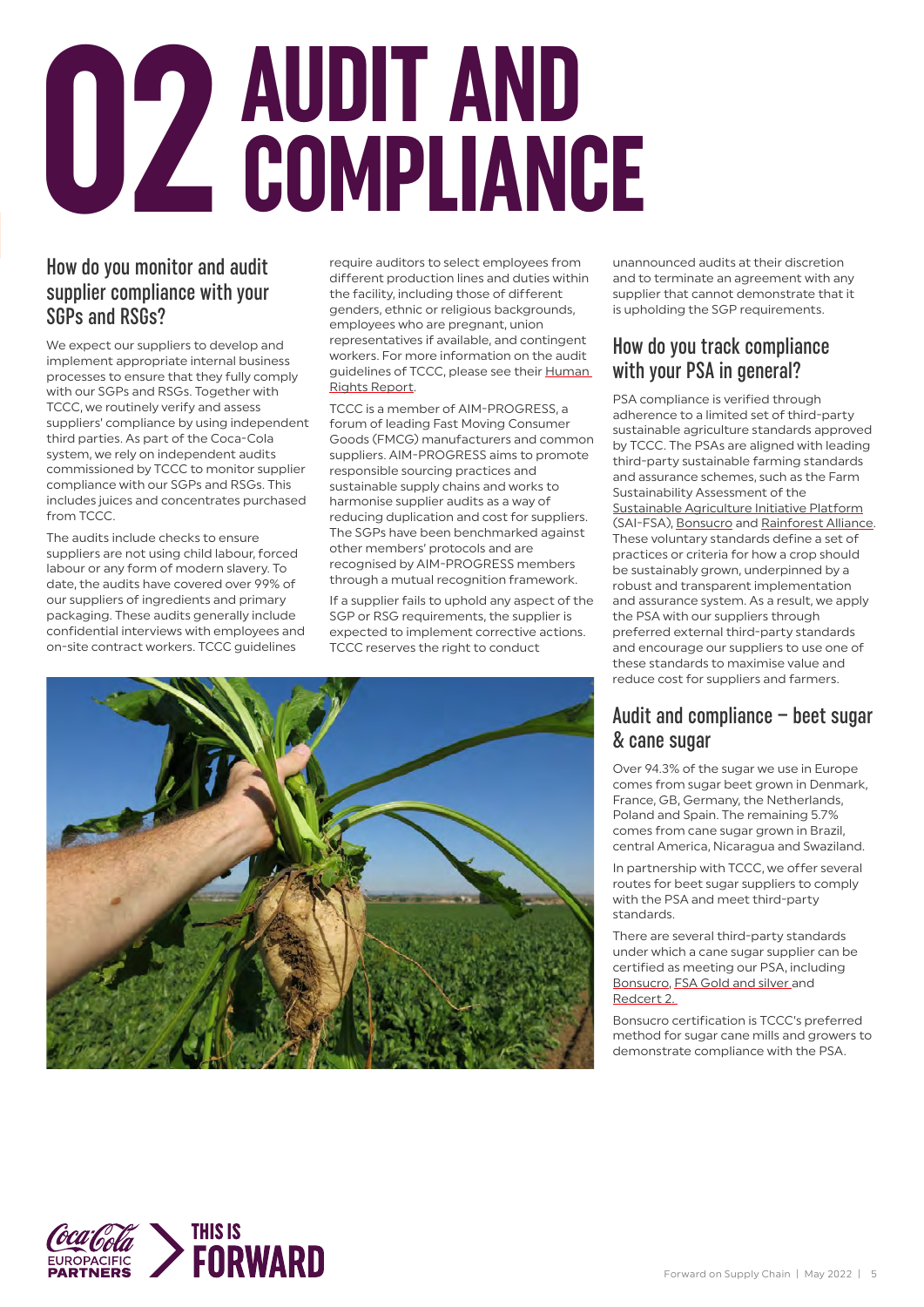

TCCC worked with Bonsucro members to create the first global metric standard for sustainable sugar cane production, and was the first to purchase Bonsucro certified sugar in 2011. TCCC also achieved Bonsucro Chain of Custody Standard certification, which enables the tracking of claims on the sustainable production of Bonsucro sugar cane and all sugar cane-derived products along the entire supply chain.

In 2021, we purchased 674,964 tonnes of beet sugar and 40,967 tonnes of cane sugar.

**100%** In 2021, 100% of our sugar was sourced

soustainably from suppliers that comply with the PSA.

#### Audit and compliance – coffee and tea

All our coffee and tea suppliers must comply with our PSA by using global sustainable agriculture standards and assurance schemes, including Rainforest Alliance and Fairtrade.

In 2021, the coffee in our Honest Coffee brand was 100% PSA-compliant, Fairtrade certification.

Our Fuze Tea brand, contains tea extracts from 100% sustainably-sourced tea leaves, and achieved PSA-compliance through Rainforest Alliance certification. As a result, the 'green frog' seal, confirming the tea has been sourced from Rainforest Alliance -certified™ farms, is included on all packaging for the complete Fuze Tea range.

#### Audit and compliance – pulp and paper

In Europe, pulp and paper which is used in much of our secondary packaging (e.g., cardboard secondary packaging, paper labels, Bag in Box) and point of sales material accounts for around 10% of the packaging we use by weight. Over 52% of the pulp and paper we source includes recycled fiber. The pulp and paper we use in Europe is sourced from Austria, Belgium, Brazil, Chile, Czech Republic, Denmark, Estonia, Finland, France, GB, Germany, Hungary, Latvia, Lithuania, the Netherlands, Norway, Poland, Slovakia, Spain, Sweden and the USA.

Pulp and paper suppliers can attain a Sustainable Forest Management accreditation, such as the Forest Stewardship Council (FSC), or a certification endorsed by the Programme for the Endorsement of Forest Certification (PEFC). The FSC and PEFC certified logos represent a global chain of custody system, supported by a chain of custody certification process and independent inspections. Every new paper, pulp and cardboard contract now includes a requirement for third-party certification.

In Europe, we used a total of 80,000 tonnes of board for secondary and tertiary packaging, and marketing materials – 100% was FSC or PEFC-certified and PSA-compliant. In API, 96% of the pulp and paper sourced was FSC or PEFC-certified and PSA-compliant. We aim to expand reporting on this category to include additional areas such as printed and point-of-sale material in the future.

#### Audit and compliance – juices

We source juices mainly from Spain and Portugal. We purchase all coffee and tea for our Honest, Chaqwa and Fuze Tea brands and our concentrate and syrups for Coca-Cola trademark beverages from TCCC.

Oranges and citrus fruits are a key ingredient in a number of our products, such as Fanta, as well as our juices. For orange, lemon and apple juice, we work with TCCC, our juice suppliers and other third-party frameworks to establish programmes to ensure compliance with our PSA.

In particular, we work with partners such as the Sustainable Agriculture Initiative Platform (SAI), in areas where we source some of our products, such as Spain, to improve the sustainability of our juice supply.